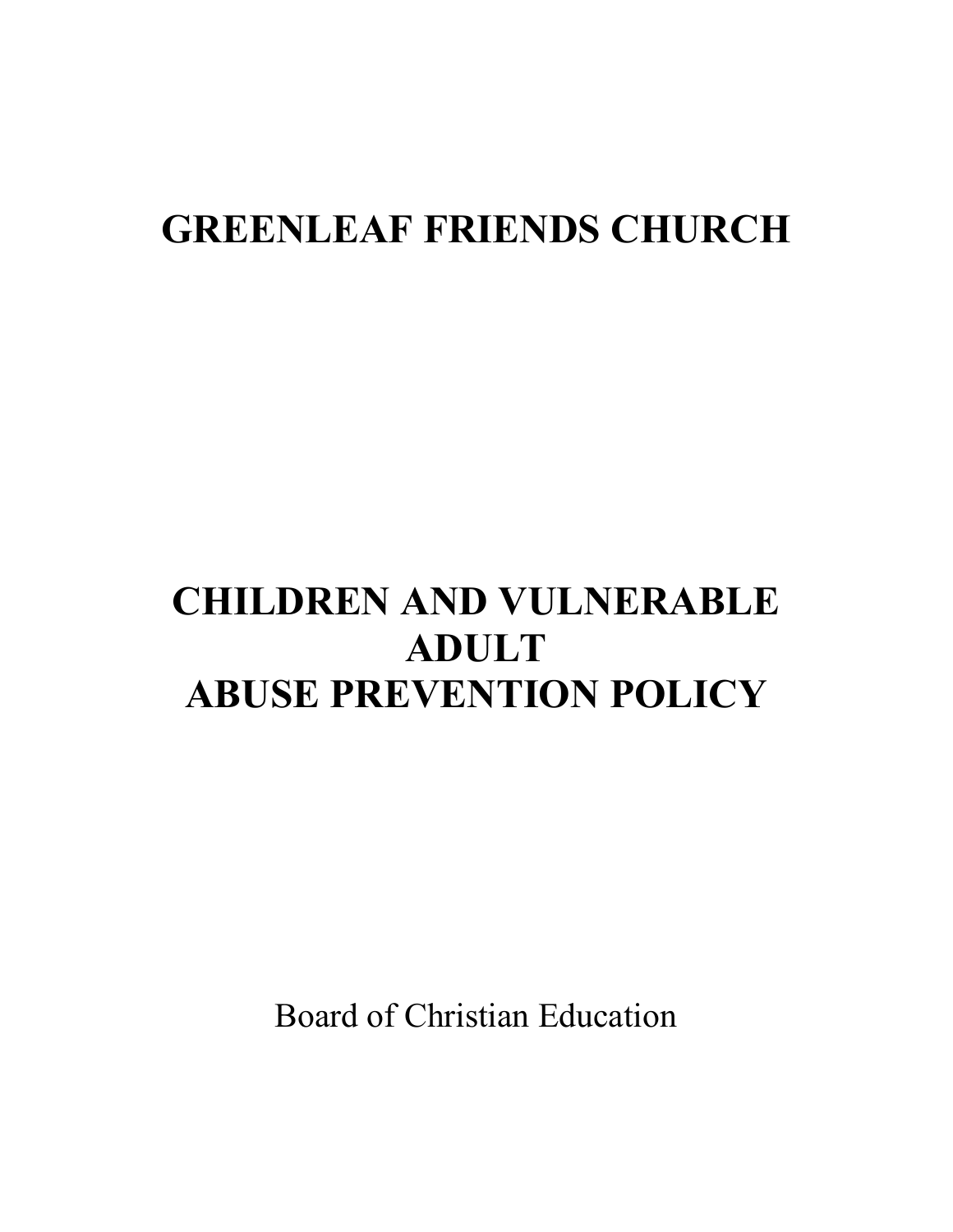# **GREENLEAF FRIENDS CHURCH**

# **CHILDREN AND VULNERABLE ADULT ABUSE PREVENTION POLICY**

# **Board of Christian Education**

(Revised January 2013)

| <b>TABLE OF CONTENTS</b> |                                                                   |                |
|--------------------------|-------------------------------------------------------------------|----------------|
| I.                       | <b>Background Principles</b>                                      | $\overline{2}$ |
| П.                       | Definitions                                                       | $\overline{2}$ |
| Ш.                       | Specific Policies                                                 | $\overline{4}$ |
| IV.                      | Training and Education                                            | 8              |
| V.                       | <b>Screening Requirements</b>                                     | 9              |
| VI.                      | <b>Applicant Interviews</b>                                       | 9              |
|                          | VII. Applicant Interview and Screening Forms                      | 9              |
|                          | VIII. Procedure for Reporting Child Abuse, Suspected or Witnessed | 9              |
| IX.                      | Responding to Allegations of Abuse                                | 10             |

#### **POLICY FORMS**

| $GFC - Form 1$ | Application Screening Form for Children and Youth Workers |
|----------------|-----------------------------------------------------------|
| $GFC - Form 2$ | <b>Background Release Form</b>                            |
| $GFC - Form 3$ | Applicant Interview Form                                  |
| $GFC - Form 4$ | <b>Reference Contact Form</b>                             |
| $GFC - Form 5$ | Incident and Suspected Child Abuse Report Form            |
| $GFC - Form 6$ | <b>Accident Report Form</b>                               |

# **ADDITIONAL INFORMATION**

| GFC – Law Info 1 Idaho State Law 16-1619: Reporting of Abuse, Abandonment or Neglect |
|--------------------------------------------------------------------------------------|
| GFC – Law Info 2 Idaho State Law 18-8329: Adult Criminal Sex Offenders               |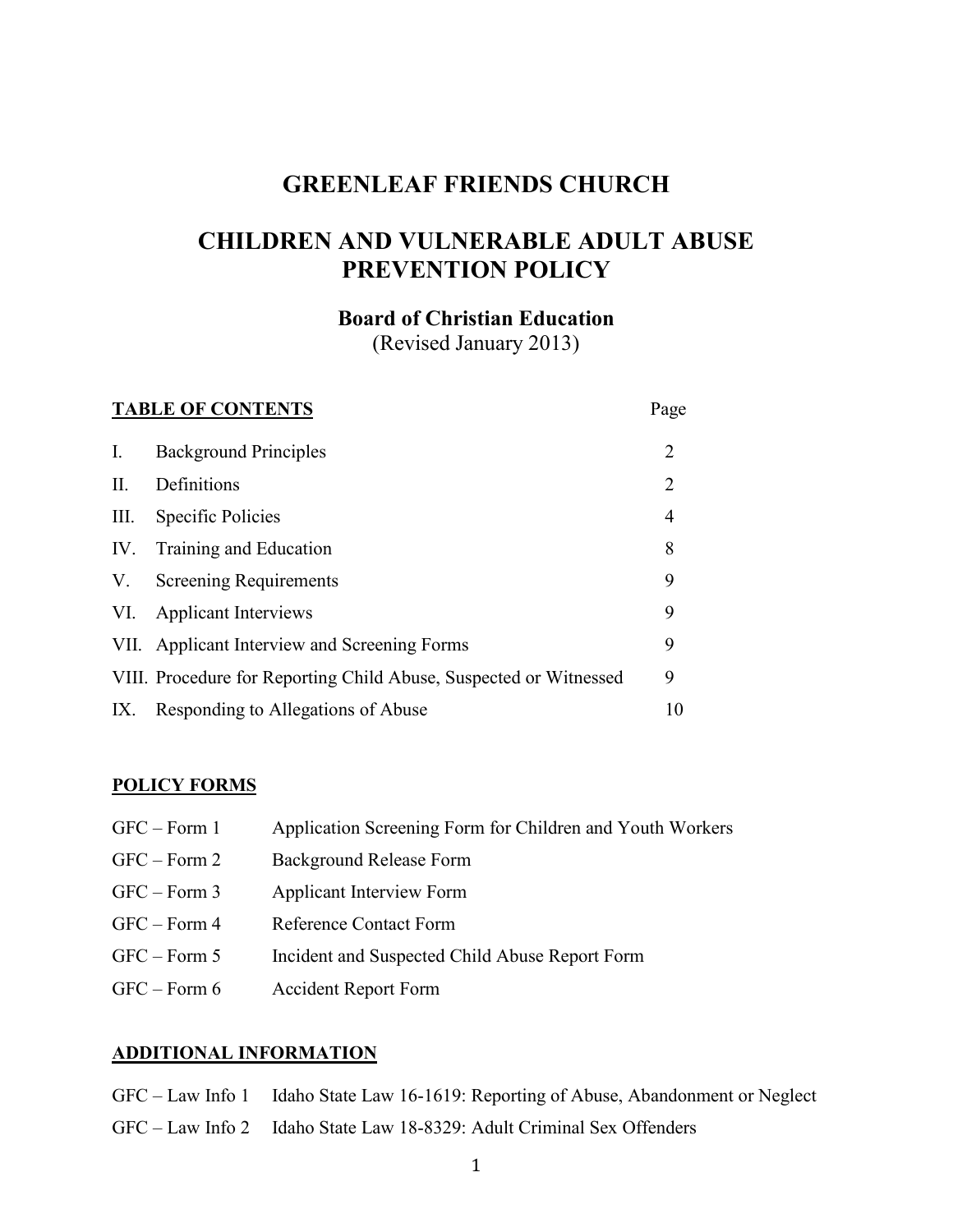# **GREENLEAF FRIENDS CHURCH**

# **CHILD PROTECTION AND ABUSE PREVENTION POLICY**

# **Board of Christian Education**

#### I. **Background Principles**

Safeguarding the physical, emotional, and spiritual well-being of young people and other vulnerable individuals may be one of the most important responsibilities for ministry organizations. The disturbing and traumatic rise of physical, mental, and sexual abuse of children and vulnerable adults has claimed the attention of our nation and society. We at Greenleaf Friends Church (GFC) are deeply aware of the responsibilities associated with caring for, teaching, and training children.

Abuse accusations within a ministry can demoralize everyone involved – the victim, the victim's parents, the ministry and its leaders, the family of the abuser, and the community. The greatest impact is on the victim who has been abused. The trauma is potentially insurmountable.

As a caring church, sensitive to the needs of our families, it is of utmost importance to establish a policy for all persons, paid or volunteer, who minister to/with children, youth, or vulnerable adults under our care and supervision. GFC will take necessary steps, both legally and morally, to prevent and report the abuse of children to/with whom we minister.

#### **This policy reflects Greenleaf Friends Church's commitment to provide:**

- A. Protective supervision and care for all children, youth, and vulnerable adults.
- B. Guidance and protection for paid and volunteer workers who minister to/with children, youth, or vulnerable adults.
- C. Protection for the various ministries of GFC.
- D. Information and instruction regarding policies and procedures relating to the protection of children, youth, and vulnerable adults and prevention of abuse.

#### II. **Definitions**

The following definitions will be used for the purposes of the Abuse Prevention and Protection Policy of GFC: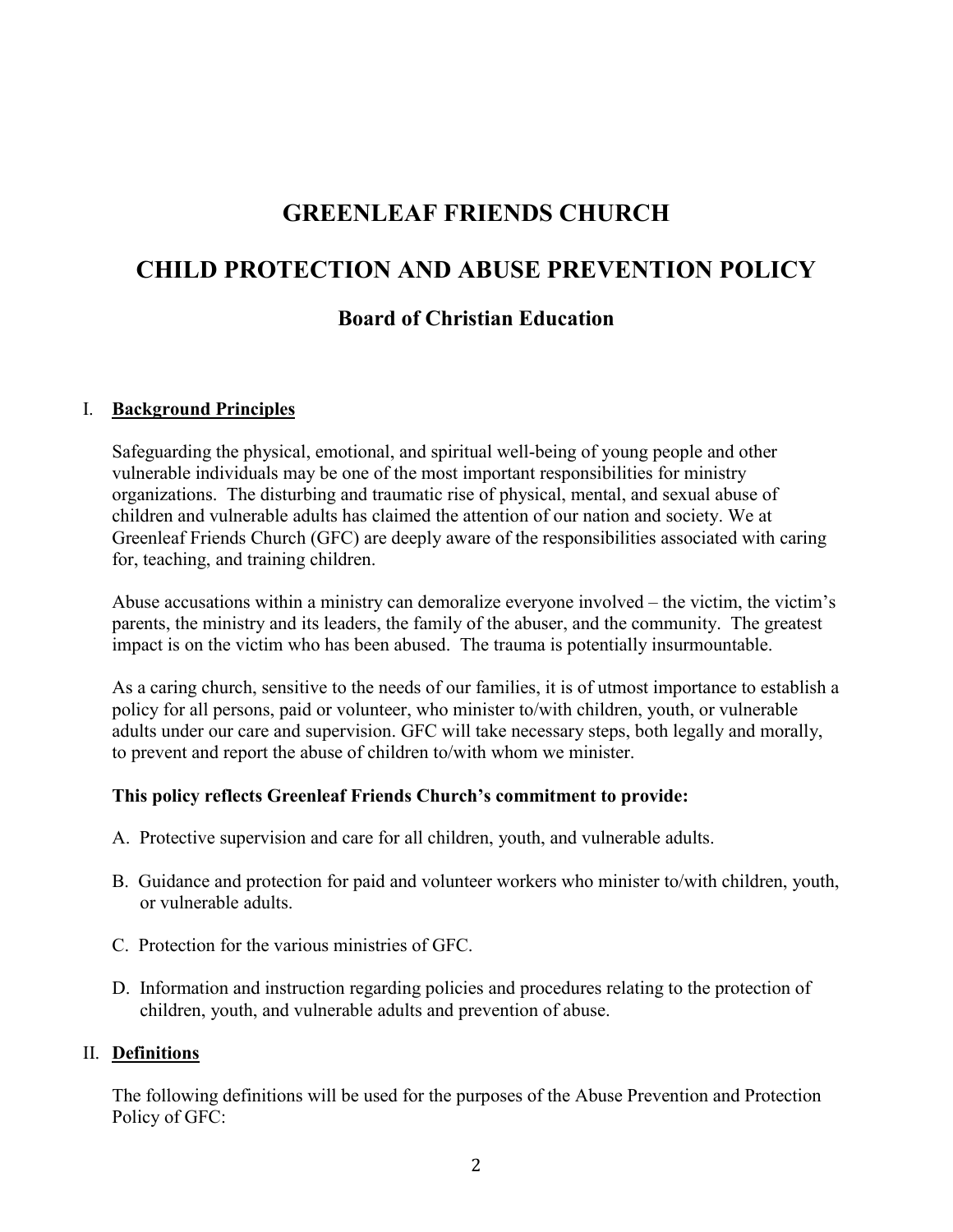- A. **Abuse**: Any act or failure to act which results in death, serious physical or emotional harm, sexual abuse or exploitation; or an act or failure to act which presents an imminent risk or serious harm.
	- 1. **Emotional Abuse** threats, critical words, demeaning terms or names, or depriving a child of any sign of affection or other similar spoken or unspoken emotional cruelty. It conveys a message that the person is worthless and undeserving of love and care.

*Behavioral Indicators of Emotional Abuse*: Severe depression, withdrawal from activities, severe lack of self-esteem, threatens or attempts suicide, potential speech or eating disorders, high need for adult approval, extreme passive/aggressive behavior.

2. **Sexual Abuse** – sexual contact between a child/youth and an adult (or older, more powerful youth). A sexually abused person also may be physically and psychologically dependent upon the abuser.

*Behavioral Indicators of Sexual Abuse*: Advanced sexual knowledge or behavior, depression – often crying without reason, promiscuous behavior, withdrawal from activities, running away, walking or sitting difficulties, bruising/bleeding in the genital area, frequent headaches/stomachaches, extreme fatigue.

3. **Physical Abuse** – intentional, deliberate behavior that causes bodily harm. It can take several forms, including assault, shaking, kicking, choking, bone fractures – nonaccidental injuries, in general.

*Behavioral Indicators of Physical Abuse*: Hostile, aggressive behavior toward others, fear of parents and other adults, destructive behavior (self, others, property), unexplainable bruises or fractures, burns, facial injuries (often reoccurring), sexually transmitted diseases.

4. **Neglect** – meaning a child or vulnerable adult who is without proper parental care and control, or subsistence, education, medical or other care or control necessary for his wellbeing because of the conduct or omission of his parents, guardian or other custodian or their neglect or refusal to provide them.

*Behavioral Indicators of Neglect*: Depressed, poor impulse control, regularly displays fatigue, steals food, reports that no caregiver is at home, poor hygiene, lack of basic food and clothing, lack of education as required by law.

- B. **Child/Youth**: An unmarried person under the age of eighteen (18) who is not an emancipated minor.
- C. **Vulnerable Adult**: A cognitive, emotional, or physical impairment for a person over the age of eighteen (18).
- D. **Staff worker**: A person paid by the church to perform a specific function (e.g., Youth Coordinator, Assistant Pastor, Children's Coordinator, Senior Pastor, Secretary, or Janitor).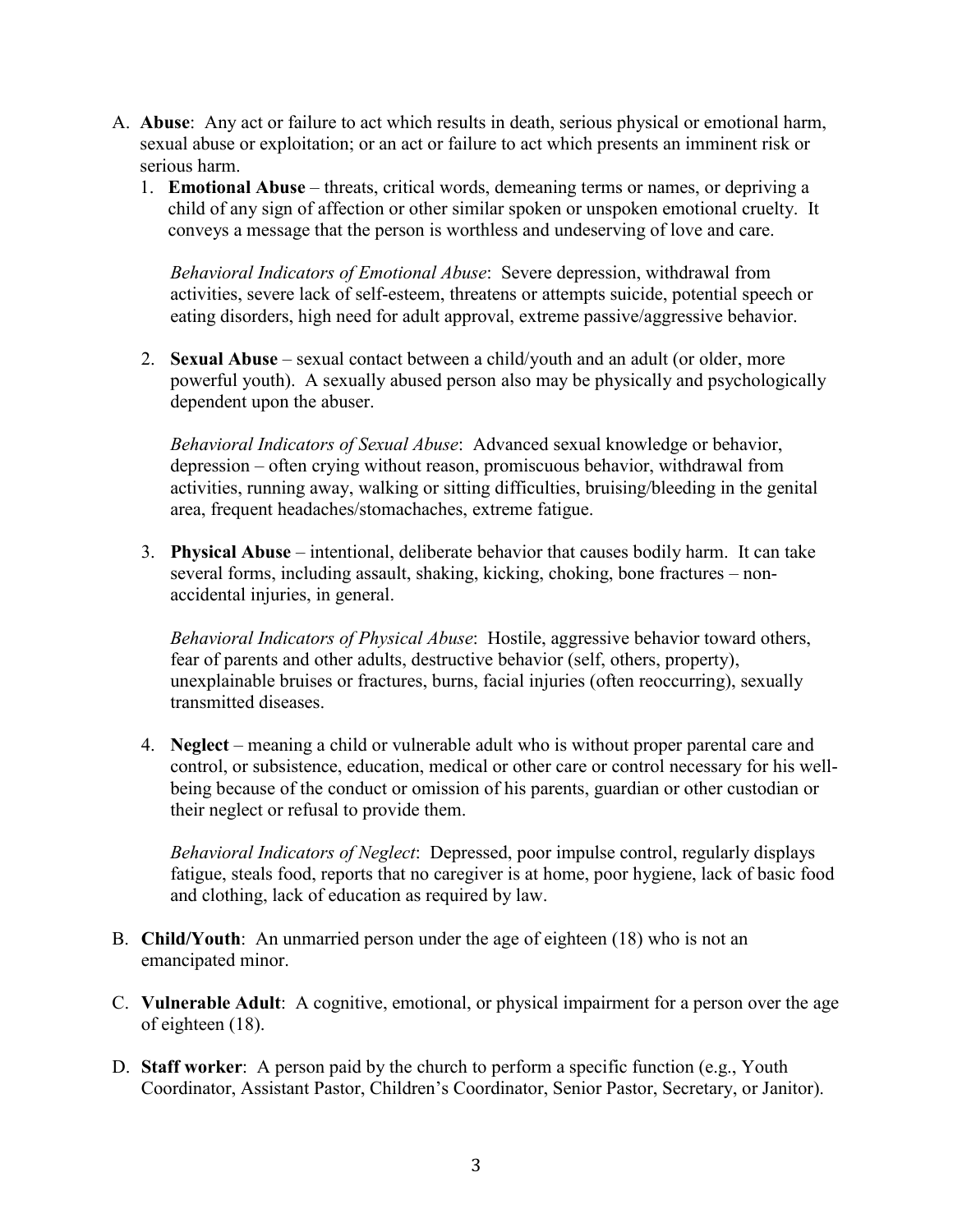- E. **Volunteer Worker**: A person who does not receive pay and performs some sort of ministry or work (e.g., Sunday school teacher or small group leader).
- F. **Occasional/Emergency Worker**: A volunteer who does not have a regular assignment and serves as a substitute when needed.
- G. **Church Officer**: Persons who are duly elected or appointed to fill an office in the church.
- H. **Two Adult Rule**: Adults working with children should observe the "Two Adult Rule" during all church sponsored events where feasible ("Rule of Three" if the "Two Adult Rule" is not feasible). This suggests that an adult is never with a (single) child/youth or vulnerable adult, without another person being present, except in public places in view of others or with parental permission. It is recommended that the second adult person be of the opposite sex. A single adult with many children (more than 8) is permissible if the two adult rule is not possible.

# III. **Specific Policies**

- A. **Screening Requirements**: In order to adequately protect our children and vulnerable adults, these are the procedures for screening paid and volunteer ministry staff.
	- 1. All NEW workers, paid and volunteer, who minister to/work with children or vulnerable adults must complete an "Application Screening Form for Children or Youth Work" (GFC – Form 1) to be filed in the church office or safe area. These forms are confidential and will be kept in a locked area.
	- 2. In addition to "A-1" above, all NEW workers who minister to/with children or vulnerable adults must have an "Applicant Interview" (GFC – Form 3) conducted by an appropriate interviewer (e.g., Christian Ed Clerk, Pastor, or AWANA Commander). The results of the interview will be kept in a locked file with the person's completed Screening Form.
	- 3. All volunteer candidates must have regularly (average 3 times/month) attended GFC for six months or more before they will be considered for any ministry position involving contact with children, youth, or vulnerable adults. (Exception: AWANA workers must have regularly attended a local Evangelical Christian Church for at least six months, must be screened by AWANA leadership, and must allow for criminal background checks as prescribed by this policy).
	- 4. All workers paid and volunteer, who minister to/work with children or vulnerable adults must agree in writing that they have read and agree to follow GFC abuse prevention policies.
	- 5. All volunteer workers who minister to/work with children or vulnerable adults, and all paid staff, even if they do not work with children, must agree in writing to allow GFC to conduct both state and federal criminal background checks (GFC – Form 2). Background checks will be performed every three years.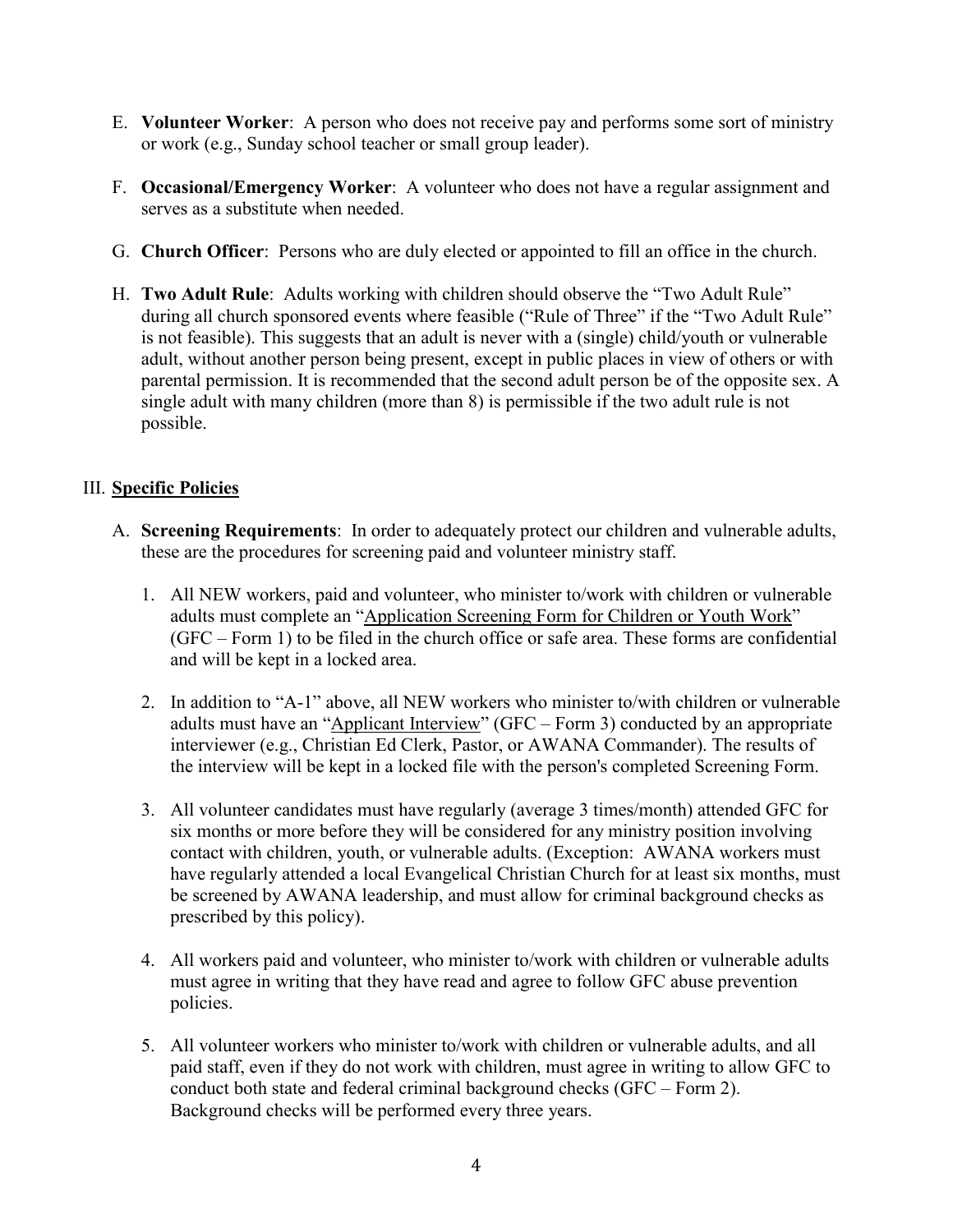- B. **Locked File**: Contents of the "locked file" should be kept CONFIDENTIAL AT ALL TIMES. Access to these records will be restricted to:
	- 1. The Senior Pastor or appointed designee.
	- 2. The Presiding Clerk of the local meeting.
	- 3. The Clerk of the Elders of the local meeting.
	- 4. The Clerk of the Education Committee.

#### C. **Restrictions**:

1. Any person who may pose a threat to children, youth or vulnerable adults will be prohibited from working in any ministry, program or event involving children, youth, or vulnerable adults.

Persons who have a founded report of abuse against another person of any age, have a criminal record which includes any crime of violence, or are under investigation of either sexual or physical abuse are NOT eligible for any type of volunteer or paid work with children at GFC.

If there is a previous conviction for another crime not including abuse against another person or crime of violence, there must be a lapse of one year from the time of conviction before serving with children, youth, or vulnerable adults.

If there are multiple previous convictions (not including abuse against another person) or if there are any crimes of violence against another person of any age, applicants will need to be screened for determination of risk and approved by the Clerk of the Education Committee and Senior Pastor before serving with children, youth, or vulnerable adults.

- 2. Adults volunteering to work with any ministry, program, or event must have attended GFC for at least six (6) months before they will be considered for ministry to/with children, youth, or vulnerable adults. Exceptions might be made for people who are wellknown, for people with special expertise, or on a case-by-case basis as approved by the local Christian Education Committee, Elders, or in compliance with local church policies.
- 3. Current and prospective workers with children within GFC shall be screened as directed by this policy.
- D. **Two Adult (Person) Rule**: Adults working with children should observe the "Two Adult Rule" (See II –H under Definitions).

If the Two Adult Rule is not possible, then the "Rule of Three" is mandatory (See section II-I under Definitions). When exercising this discretion, consideration should be given to special circumstances, such as overnight trips. The age and capacity of ministry participants should be considered when approving the Rule of Three.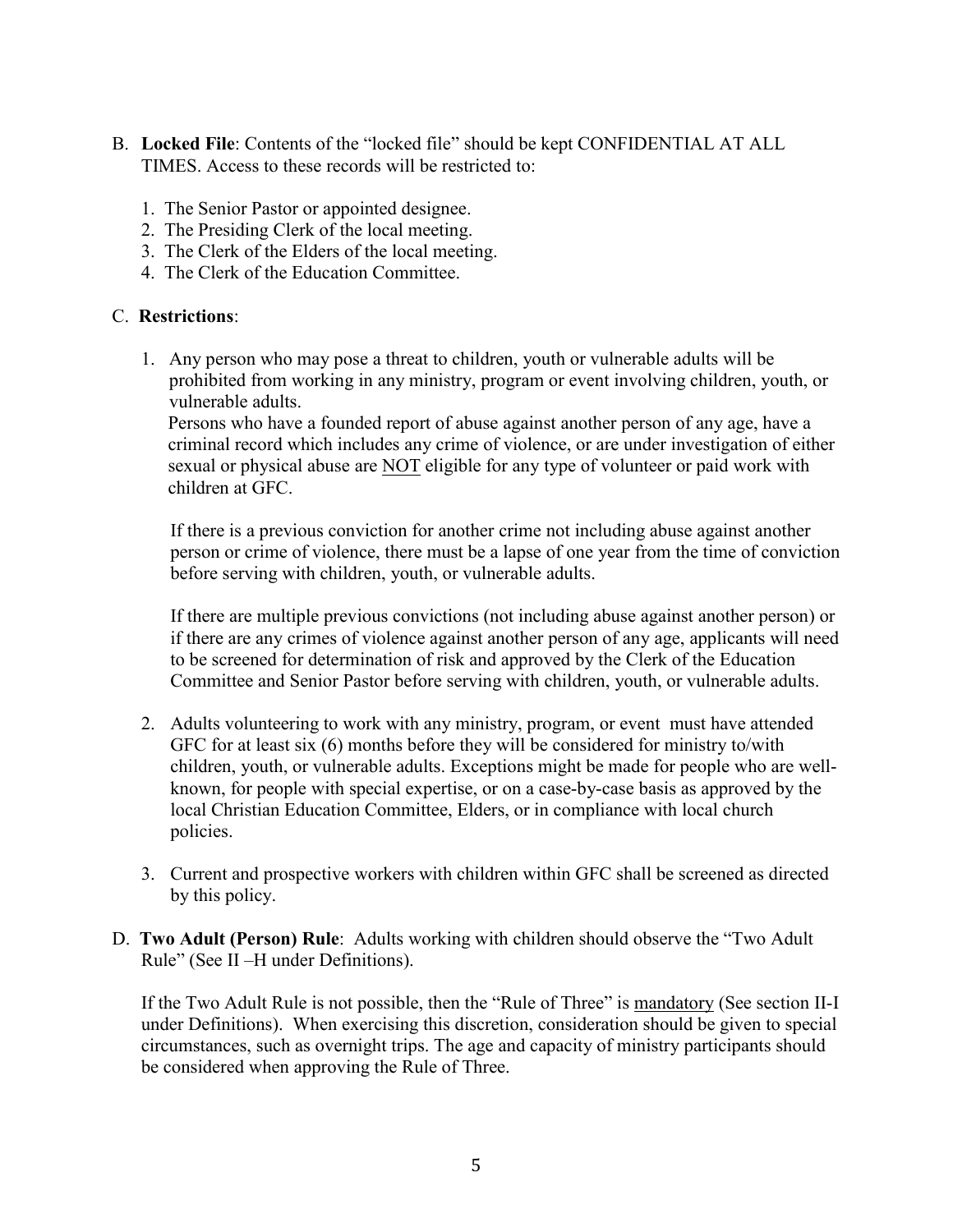**Limited Exception**: Limited exceptions to the Two Adult Rule and/or the Rule of Three include One-on-One Spiritual Counseling (e.g., Samuel School mentors and pastoral discipling) and Emergency Situations (e.g., isolation of a child during illness for the safety of the child and other children and workers).

It is recommended that One-on-One Spiritual Counseling sessions or meetings be done in a public place (e.g., at a café, restaurant, or coffee shop) or in a location near an accountable witness (e.g., in the foyer next to the office of a present secretary/pastor). One-on-One Spiritual Counseling outside of public places (e.g., at a mentor or pastor's house) should only occur with prior written approval from the minor's parent or guardian and the advanced notification and consent of the ministry supervisor.

All Spiritual Counseling situations should be limited in duration (30-45 minutes) and frequency (3-4 sessions).

- E. **Physical Contact**: Adults working with children, youth, or vulnerable adults are required to use appropriate physical contact at all times, including, but not limited to, touching a child's hand, side rather than frontal hugging, and no touching of private body areas. Appropriate touching takes into account the situation and location. For example, a hug may be appropriate in a public location, but not in a private location in the church.
- F. **Discipline**: Workers are never to spank, hit, grab, shake, or otherwise physically discipline anyone. Physical restraint should only be used in a situation where it is reasonably necessary to prevent an individual from physically harming himself or another individual. Disciplinary problems should be reported to the ministry activity coordinator and/or parent or guardian.
- G. **Immediate Reporting**: Adults working with children must immediately report to the specific program supervisor, any behavior that appears to be abusive or inappropriate. Any physical or mental injury in evidence on any child in their care must be reported as required by state and local laws. In Idaho, all suspected child abuse cases must be reported within 24 hours to law enforcement and/or the Department of Health and Welfare.
- H. **Occasional/Emergency Workers**: There may be situations where "occasional" volunteer workers are required to fulfill a specific ministry with children. Occasional workers may serve as a substitute worker though they may not have been through worker screening or training, but may only serve alongside a worker who has been through the screening and training. These situations are described in II-E and II-F under Definitions. Please refer to section II-H for the "two adult rule."
- I. **Annual Review**: All policies, procedures, and guidelines with respect to Child Protection and Abuse Prevention shall be reviewed each year in March to make certain they are up to date. This will be performed by the Christian Education Committee. It is vital that all church staff and previously screened children workers are informed by letter of all policy changes that occur. The Clerk of the Education Committee, or designated appointee, is charged with this responsibility.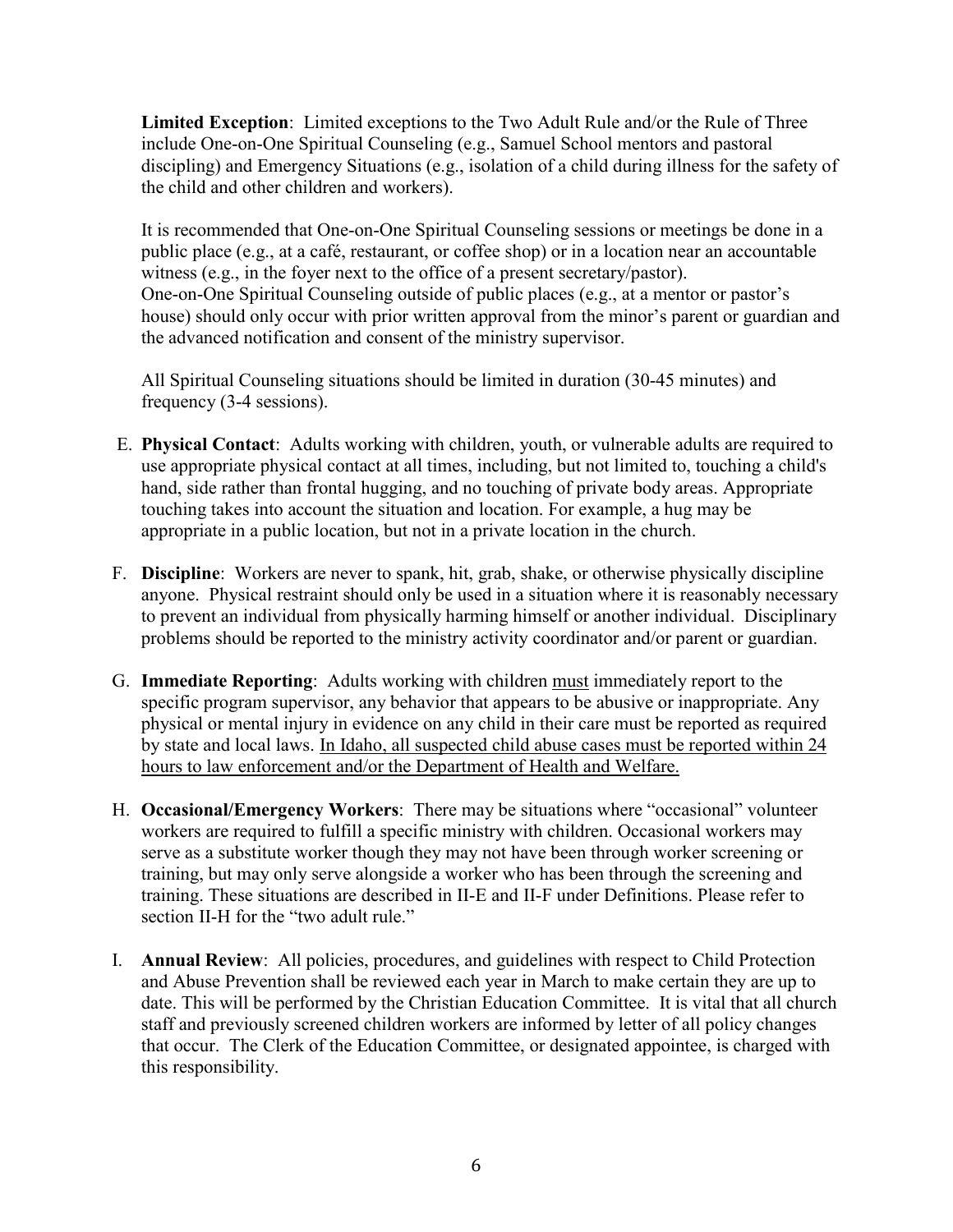- J. **Classroom Observation**: It is strongly recommended that windows be present in all classroom doors or other areas used by children. Church leaders and/or Sunday School Superintendents are expected to regularly observe all activities and frequently visit all areas.
- K. **Restroom Visits**: When taking young children to the restroom, be especially careful to give them as much privacy as possible. Unless unavoidable, only females should assist small children in the restroom or change diapers because of the statistical correlation between males and child molestation.

When using the restroom, children, youth, and vulnerable adults shall be accompanied by a screened adult to and from the restroom. Before any child, youth, or vulnerable adult enters the restroom, the screened adult will enter the restroom to make sure that it is safe. If assistance is required, the screened adult will assist the individual with the door propped open so that a second screened adult can visually monitor the assisting adult. It is recommended that two screened adults be present when assistance will be required in the restroom.

When restrooms are directly accessible to children from the room where children's activities are taking place and not accessible to the general public, children can be allowed to utilize the restroom alone.

L. **Nursery Policies**: All nursery workers will strictly follow a sign-in-sign-out system for all nursery-age children. Know the adults who will be picking up the children.

## M. **Transportation**:

- 1. Transportation to church sponsored activities is to be provided only from the church to the activity and from the activity back to the church. Transportation between the home and the church is the responsibility of the parents or guardians to arrange.
- 2. Transportation is to be provided only by drivers that are authorized by the church. Drivers will carry permission slips for each child that has been duly signed by the child's parent(s) or guardian(s). Permission slips should include liability waivers for each activity. These slips may be signed annually and kept in an appropriate file.
- 3. Each driver must complete a ministry screening form that will authorize a criminal background check. In addition, each driver will be responsible to have a current driver's license and proof of insurance. A CDL license is required to drive the church bus.
- 4. The "two adult rule" is especially important when providing transportation when feasible. It is advisable for two or more children to be present in each vehicle. A caravan of vehicles is a unique case where multiple screened adults are rotating drivers (e.g., 3 vehicles with 5 drivers).
- N. **Sexual Offender Chaperone Policy**: In the event that a known registered sex offender is attending Greenleaf Friends Church, the following steps must be taken to manage risk (this should be executed by a team consisting of the Elders, Senior Pastor, Clerk of the Education Committee, and Presiding Clerk of the local meeting with the help of legal counsel):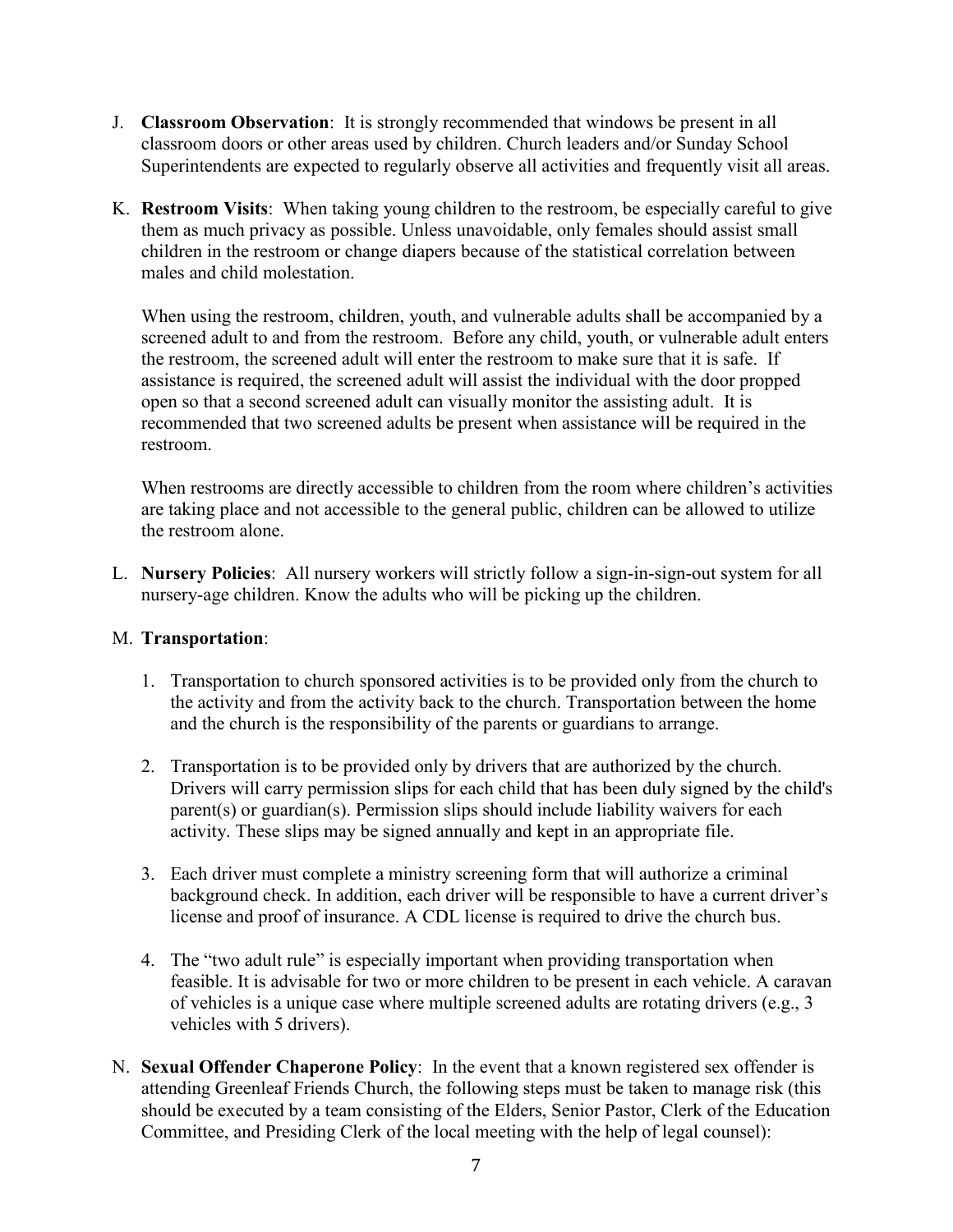- 1. Obtain a record of the sex offender's prior criminal convictions.
- 2. If the sex offender is on probation, identify his/her probation officer and assess the conditions that have been imposed. In some cases, sex offenders are not allowed to attend church. If the probation officer says the offender is free to attend church, ask the officer if he/she recommends the offender attend church, and if so, under what conditions. Obtain this information in writing or create a detailed written account of the officer's response.
- 3. Determine the sex offender's level of risk based on his/her conviction and decide if he/she will be allowed to attend GFC. If they are allowed to attend, determine who in the church needs to know that a sex offender will be attending church.
- 4. Condition the sex offender's right to attend church services and activities by having him/her sign a "Conditional Attendance Agreement" that imposes, at a minimum, the following conditions:
	- The sex offender will always be in the presence of a designated chaperone while on church property.
	- The sex offender will not attend any youth or children's functions while on the church property, except for those involving his or her own child/children, and only if in the presence of a designated chaperone.
	- A single violation of these conditions will result in an immediate termination of the sex offender's privilege to attend GFC.
- 5. If someone attending GFC has a friend or relative visiting, who is a known or registered sex offender, and that individual wishes to come to GFC for a worship service or during a time when children are present, then an adult from the host family shall act as the chaperone while the individual is on church property.
- **Note: All GFC buildings and properties are located within 500 feet of Greenleaf Friends Academy, a private accredited Christian school.** The school often uses some of the GFC facilities during the school week. Under Idaho law, it is a misdemeanor for a registered sex offender to loiter within 500 feet of school grounds when children are present. (There is an exception for dropping off and picking up their children for school events and when written permission has been granted by a school principal/administrator). Therefore, sex offender attendance on church property will most likely be limited to Sundays, since the Academy schedules classes and evening activities throughout the school week and occasionally on Saturdays.
- O. **Social Networking Practices**: With the increasing number of people using new media communication over traditional forms, it is important to maintain healthy boundaries and practices for adults communicating with children/youth. If a parent or child reports inappropriate communication from any adult, a report to the Education Clerk or pastoral staff should be made.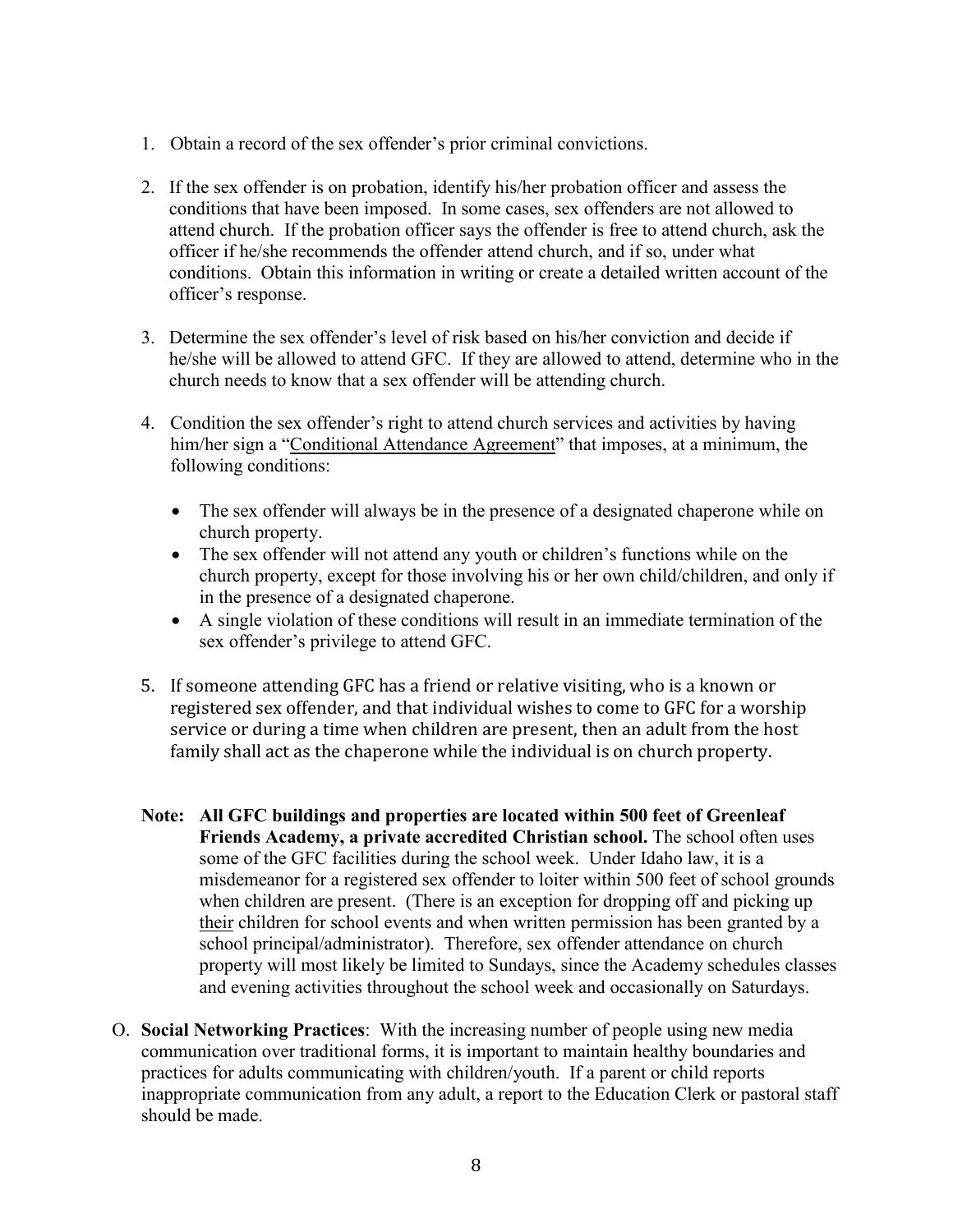## IV. **Training and Education**

- A. The Clerk of the Christian Education Committee shall be responsible to ensure adequate training and education is provided for all children's workers at the local church level.
- B. All staff and volunteers who work in any capacity, directly or indirectly with children, youth, or vulnerable adults shall receive training regarding the detection of child abuse and the implementation of this policy and its procedures.
- C. All staff that work in any capacity, directly or indirectly with children and families, shall receive a copy of this policy and shall sign a statement attesting to familiarity with its directives.

# V. **Screening Requirements**

- A. In order to adequately protect our children, the following procedures should be fulfilled for screening paid and volunteer children's workers:
	- 1. Complete the "Application Screening Form for Children and Youth Workers" (GFC Form 1) and check applicant references (GFC – Form 4).
	- 2. Conduct both state and federal criminal background checks every two years (GFC Form 2).

3 Complete an oral applicant interview with the Christian Education Clerk or designee  $(GFC - Form 3)$ .

## VI. **Applicant Interviews**

- A. All worker candidates who expect to work with or minister to children, will be interviewed by an appropriate person designated by the Christian Education Committee.
- B. Senior Pastor candidate interviews will be conducted by the Clerk of Elders and reviewed by the Presiding Clerk of the local church. (This is in regards to the Abuse Policy)
- C. Any worker candidate may request that his/her interview be conducted by the Senior Pastor or a mutually agreed upon third party.
- D. All prospective employees of GFC will be screened, regardless of the position for which they are applying.

# VII. **Applicant Interview and Screening Forms**

Applicant Interview Forms and reference contact information will be completed by the interviewer and labeled "CONFIDENTIAL." Any and all information gathered from the interview form shall be kept confidential except to the extent required for reporting purposes. Completed forms will be stored in a locked file in an appropriate location with limited (controlled) access.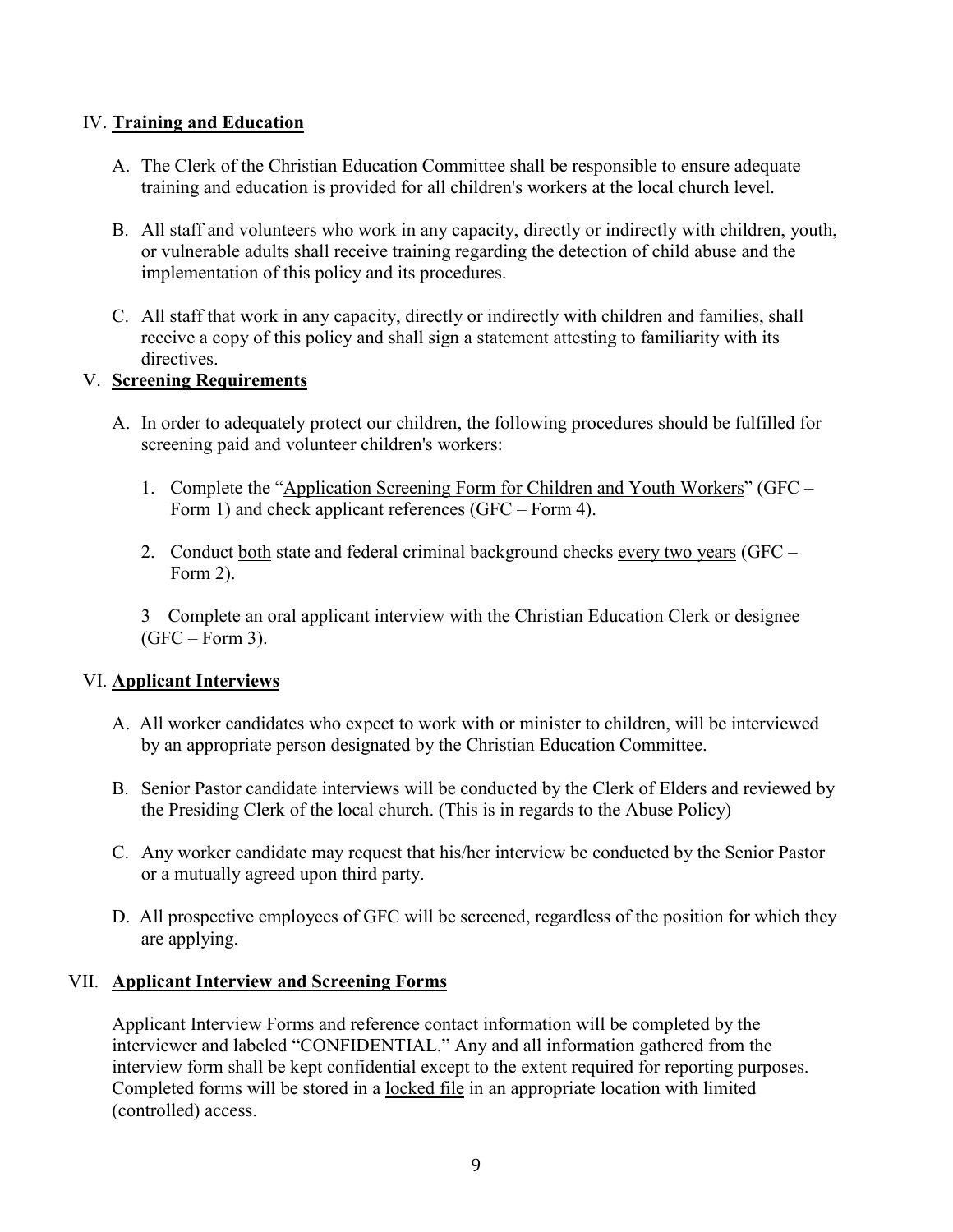## VIII. **Procedure for Reporting Child Abuse Suspected or Witnessed**

## A. **Guidelines for Dealing with Child Abuse**

If a child reports sexual abuse or improper touching:

- 1. Believe the child
- 2. Protect the child
- 3. Report the abuse (see the procedure below)
- *Note*: If abuse is disclosed it is important to limit the amount of follow-up questions asked of the child, youth or vulnerable adult to not interfere with a further investigation by trained interviewers.

# B. **Who Should Report Abuse?**

- 1. When a staff member or volunteer witnesses child abuse, or is told of child abuse by a party involved, that person must promptly contact the ministry leader and make a report, or cause a report to be made to the appropriate child protection services and local police agency. This is not to be discussed with the child in question. The state of Idaho requires abuse cases to be reported within 24 hours.
- 2. When a staff member or volunteer has cause to believe that abuse has occurred, but has not observed the abusive conduct, such as abuse by a parent, that person must report the information to the ministry leader. If the ministry leader concurs that abuse is suspected, a report will be made to the local authorities. Discussion with the child by the ministry leader or designated appointee should be kept to a minimum, and then only to confirm suspicions. The child's parents, or other suspected individuals, should not be contacted at this time.
- 3. The Senior Pastor must report all relevant information concerning suspected or observed abuse to the Northwest Yearly Meeting Superintendent.

# C. **How Should an Abuse Report be Made**?

- 1. Witnessed or suspected child abuse shall be reported on the "Incident and Suspected Child Abuse Report Form" (GFC – Form 5).
- 2. The form shall be completed as soon as possible following the verbal report, and should be in as much detail as possible. Special attention should be given to time, place, what was witnessed or suspected, person making the report, indicators of abuse, family background, visible signs of any injury on the child, remarks by the child (without interviewing the child), etc.
- 3. All aspects of the report, verbal and written, shall be maintained confidential except to the extent required for reporting purposes to avoid mistaken accusation.